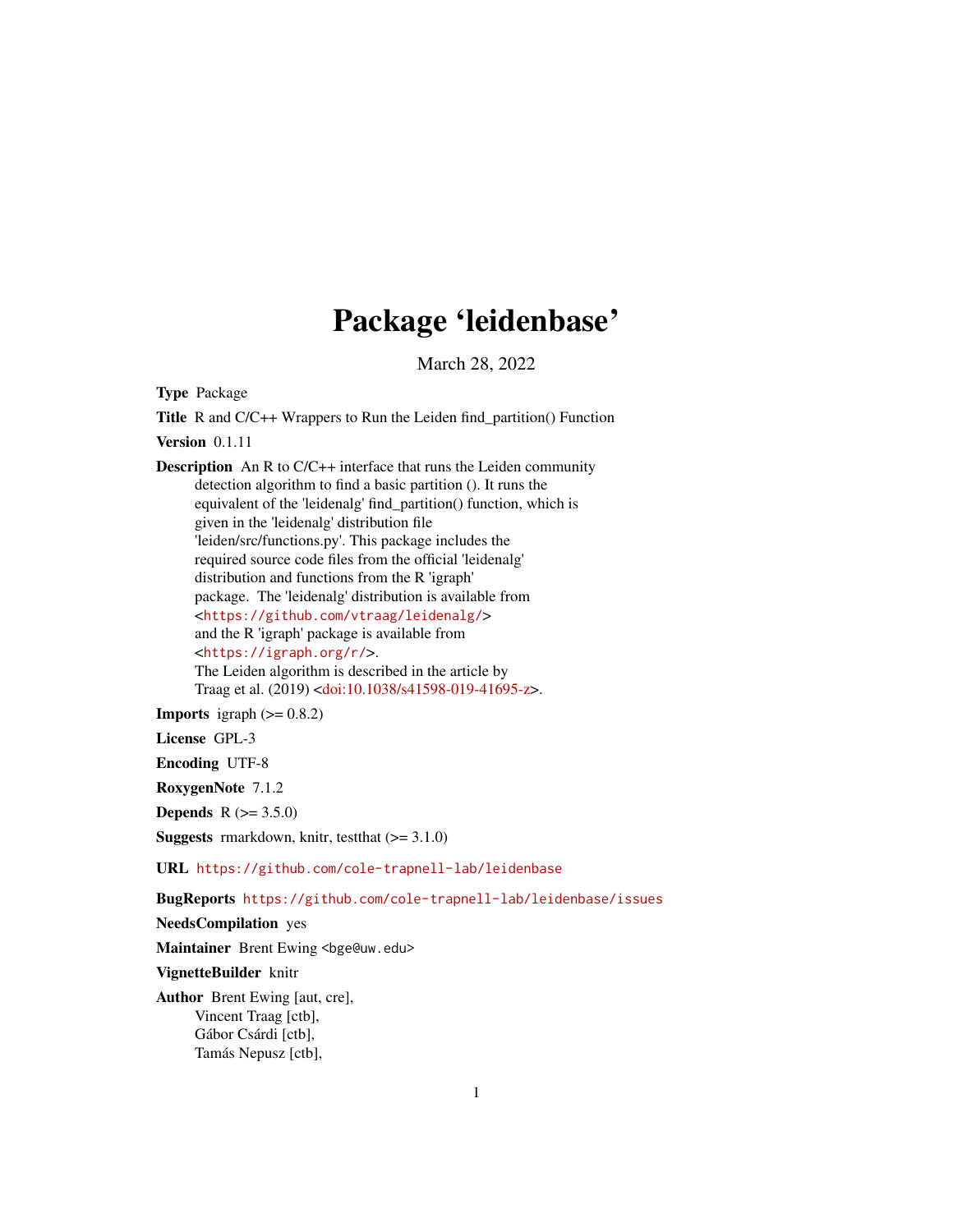<span id="page-1-0"></span>Szabolcs Horvat [ctb], Fabio Zanini [ctb]

Repository CRAN

Date/Publication 2022-03-28 18:20:02 UTC

### R topics documented:

| Index |  |
|-------|--|

leiden\_find\_partition *Leiden find partition community detection function*

#### Description

R to C wrapper that runs the basic Leiden community detection algorithm, which is similar to the find\_partition() function in the python Leidenalg distribution.

#### Usage

```
leiden_find_partition(
  igraph,
  partition_type = c("CPMVertexPartition", "ModularityVertexPartition",
    "RBConfigurationVertexPartition", "RBERVertexPartition",
    "SignificanceVertexPartition", "SurpriseVertexPartition"),
  initial_membership = NULL,
  edge_weights = NULL,
  node_sizes = NULL,
  seed = NULL,
  resolution\_parameter = 0.1,
  num\_iter = 2,
  verbose = FALSE
\lambda
```
#### Arguments

| igraph             | R igraph graph.                                                                                                                                               |
|--------------------|---------------------------------------------------------------------------------------------------------------------------------------------------------------|
|                    | partition_type String partition type name. Default is CPMVertex Parition.                                                                                     |
| initial_membership |                                                                                                                                                               |
|                    | Numeric vector of initial membership assignments of nodes. These are 1-based<br>indices. Default is one community per node.                                   |
| edge_weights       | Numeric vector of edge weights. Default is 1.0 for all edges.                                                                                                 |
| node_sizes         | Numeric vector of node sizes. Default is 1 for all nodes.                                                                                                     |
| seed               | Numeric random number generator seed. The seed value must be either NULL<br>for random seed values or greater than 0 for a fixed seed value. Default is NULL. |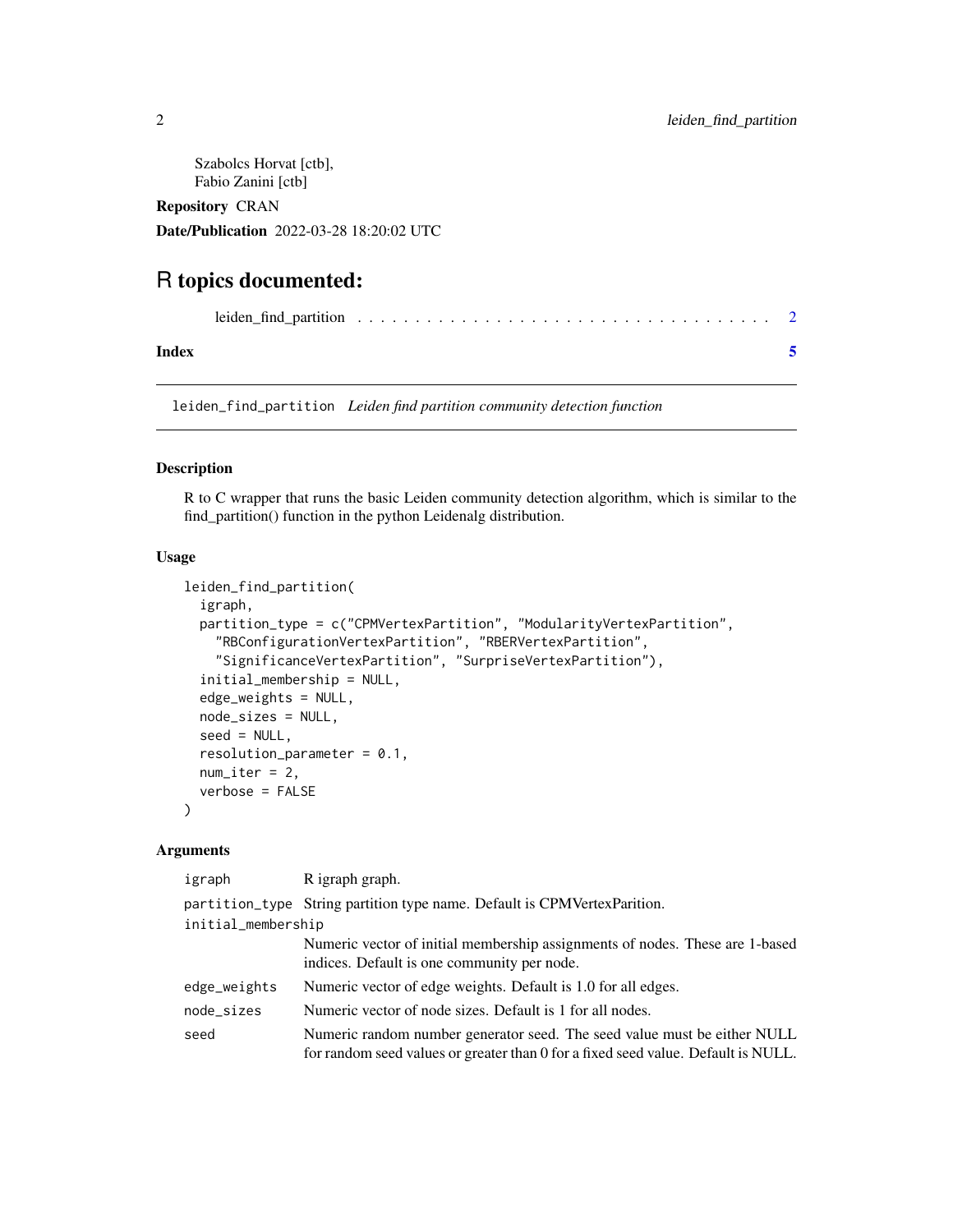| Numeric resolution parameter. The value must be greater than 0.0. Default is    |
|---------------------------------------------------------------------------------|
| 0.1. The resolution_parameter is ignored for the partition_types ModularityVer- |
| texPartition, SignificanceVertexPartition, and SurpriseVertexPartition.         |

num iter Numeric number of iterations. Default is 2.

```
verbose A logic flag to determine whether or not we should print run diagnostics.
```
#### Details

The Leiden algorithm is described in From Louvain to Leiden: guaranteeing well-connected communities. V. A. Traag and L. Waltman and N. J. van Eck Scientific Reports, 9(1) (2019) DOI: 10.1038/s41598-019-41695-z.

Significance is described in Significant Scales in Community Structure V. A. Traag, G. Krings, and P. Van Dooren Scientific Reports, 3(1) (2013) DOI: 10.1038/srep02930

Notes excerpted from leidenalg/src/VertexPartition.py

- *CPMVertexPartition* Implements Constant Potts Model. This quality function uses a linear resolution parameter and is well-defined for both positive and negative edge weights.
- *ModularityVertexPartition* Implements modularity. This quality function is well-defined only for positive edge weights.
- *RBConfigurationVertexPartition* Implements Reichardt and Bornholdt's Potts model with a configuration null model. This quality function uses a linear resolution parameter and is well-defined only for positive edge weights.
- *RBERVertexPartition* Implements Reichardt and Bornholdt's Potts model with an Erdos-Renyi null model. This quality function uses a linear resolution parameter and is well-defined only for positive edge weights.
- *SignificanceVertexPartition* Implements Significance. This quality function is well-defined only for unweighted graphs.
- *SurpriseVertexPartition* Implements (asymptotic) Surprise. This quality function is welldefined only for positive edge weights.

#### Value

A named list consisting of a numeric vector of the node community memberships (1-based indices), a numeric quality value, a numeric modularity, a numeric significance, a numeric vector of edge weights within each community, a numeric vector of edge weights from each community, a numeric vector of edge weights to each community, and total edge weight.

#### References

V. A. Traag, L. Waltman, N. J. van Eck (2019). From Louvain to Leiden: guaranteeing wellconnected communities. Scientific Reports, 9(1). DOI: 10.1038/s41598-019-41695-z

Significant Scales in Community Structure V. A. Traag, G. Krings, and P. Van Dooren Scientific Reports, 3(1) (2013) DOI: 10.1038/srep02930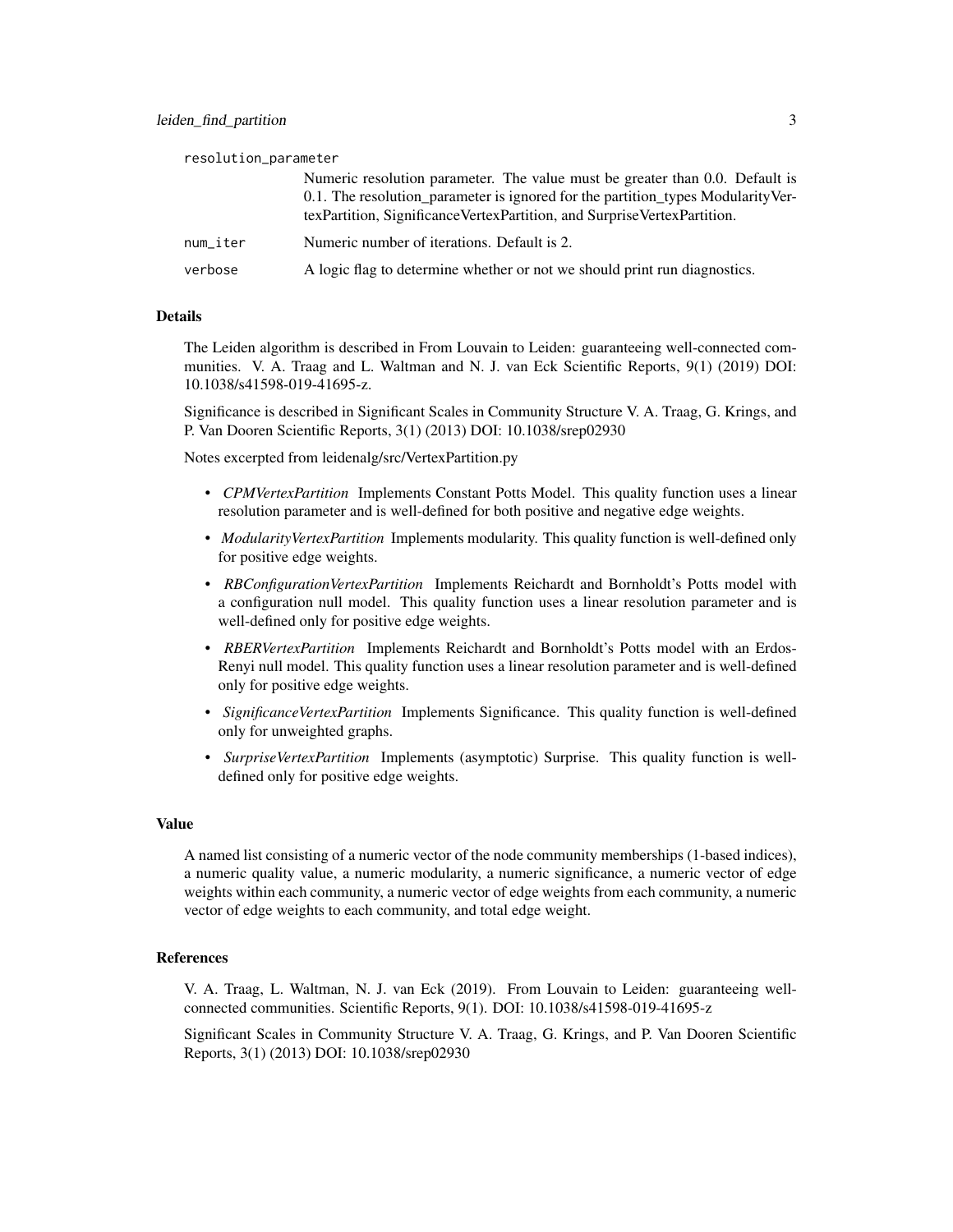#### Examples

```
library(igraph)
fpath <- system.file( 'testdata', 'igraph_n1500_edgelist.txt.gz', package = 'leidenbase' )
zfp <- gzfile(fpath)
igraph <- read_graph( file = zfp, format='edgelist', n=1500 )
res <- leiden_find_partition(igraph=igraph,
                             partition_type='CPMVertexPartition',
                             resolution_parameter=1e-5)
```